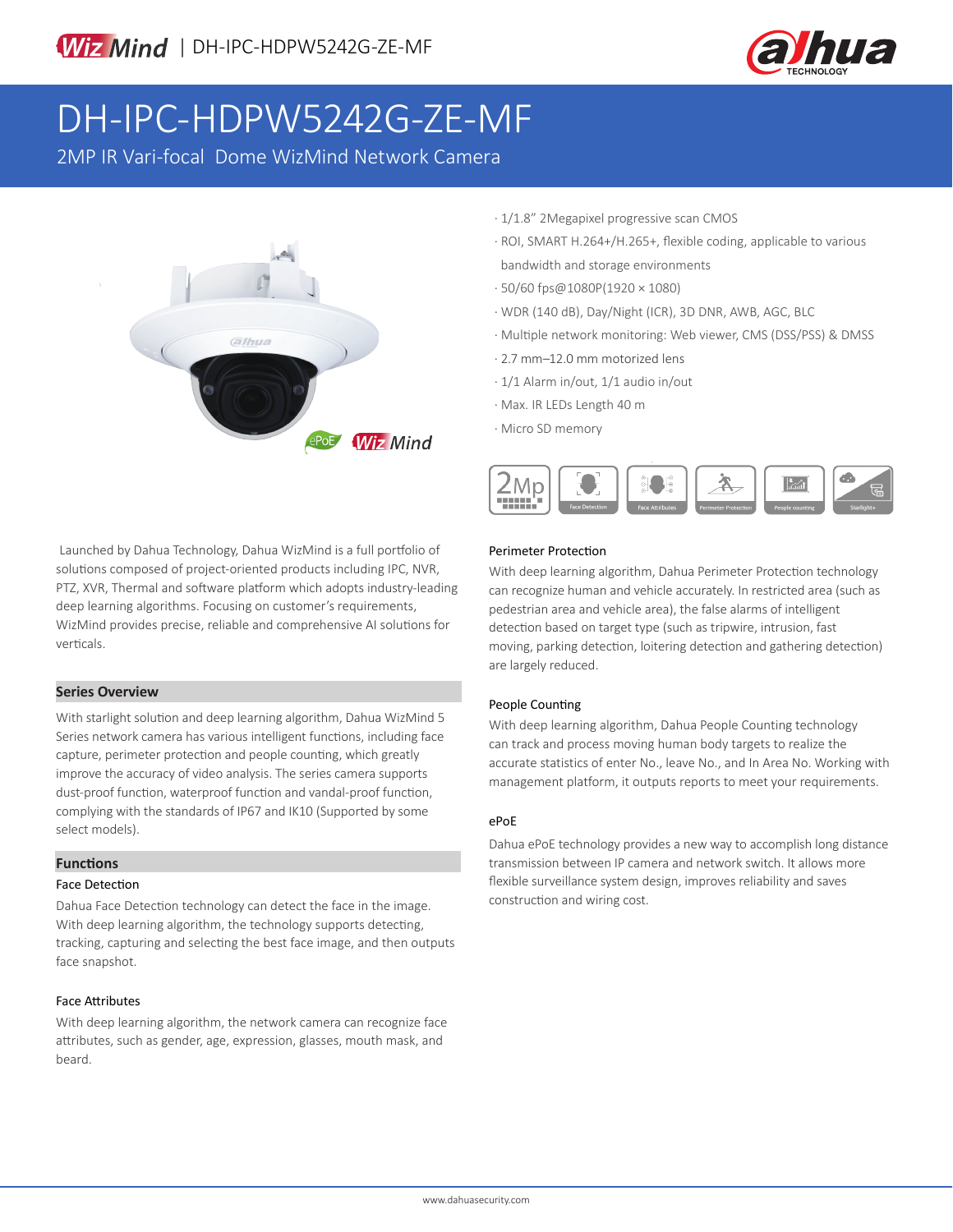## Wiz Mind | DH-IPC-HDPW5242G-ZE-MF

### **Technical Specification**

| Camera |  |
|--------|--|
|        |  |

| <b>Image Sensor</b>             |                                                | 1/1.8" 2Megapixel progressive scan CMOS       |                                |                                         |                                         |  |
|---------------------------------|------------------------------------------------|-----------------------------------------------|--------------------------------|-----------------------------------------|-----------------------------------------|--|
| Max. Resolution                 |                                                | 1920 (H) × 1080 (V)                           |                                |                                         |                                         |  |
| RAM/ROM                         |                                                | 1 GB/128 MB                                   |                                |                                         |                                         |  |
| <b>Scanning System</b>          |                                                | Progressive                                   |                                |                                         |                                         |  |
| <b>Electronic Shutter Speed</b> |                                                | Auto/Manual, 1/3 s-1/100000 s                 |                                |                                         |                                         |  |
| S/N Ratio                       |                                                | Yes                                           |                                |                                         |                                         |  |
| Minimum Illumination            |                                                | 0.003Lux@F1.8                                 |                                |                                         |                                         |  |
| <b>Illumination Distance</b>    |                                                | Distance up to 40 m (131 ft)                  |                                |                                         |                                         |  |
| Illuminator On/Off Control      |                                                | Auto/Manual                                   |                                |                                         |                                         |  |
| <b>Illuminator Number</b>       |                                                | 3 (IR LED)                                    |                                |                                         |                                         |  |
| Pan/Tilt/Rotation Range         |                                                | Pan: 0°-355°; Tilt: 0°-75°; Rotation: 0°-355° |                                |                                         |                                         |  |
| Lens                            |                                                |                                               |                                |                                         |                                         |  |
| Lens Type                       |                                                | Motorized vari-focal                          |                                |                                         |                                         |  |
| Mount Type                      |                                                | Board-in                                      |                                |                                         |                                         |  |
| Focal Length                    |                                                | $2.7$ mm $-12.0$ mm                           |                                |                                         |                                         |  |
| Max. Aperture                   |                                                | F1.8                                          |                                |                                         |                                         |  |
| Angle of View                   |                                                | H: 114°-47°, V: 62°-26°                       |                                |                                         |                                         |  |
| Aperture Type                   |                                                | Auto                                          |                                |                                         |                                         |  |
|                                 | <b>Close Focus Distance</b><br>1.2 m (3.94 ft) |                                               |                                |                                         |                                         |  |
|                                 | Lens                                           | Detect                                        | Observe                        | Recognize                               | Identify                                |  |
| <b>DORI</b><br>Distance         | W                                              | 41.0 m<br>$(134.5 \text{ ft})$                | 16.4 m<br>$(53.8 \text{ ft})$  | 8.2 <sub>m</sub><br>$(26.9 \text{ ft})$ | 4.1 <sub>m</sub><br>$(13.5 \text{ ft})$ |  |
|                                 | T                                              | 93.4 m<br>$(306.4 \text{ ft})$                | 37.3 m<br>$(122.4 \text{ ft})$ | 18.6 m<br>$(61.0 \text{ ft})$           | 9.3 <sub>m</sub><br>$(30.5 \text{ ft})$ |  |
|                                 |                                                |                                               |                                |                                         |                                         |  |

### Artificial Intelligence

| <b>Face Detection</b>       | Face detection; track; optimization; snapshot; report<br>high quality picture; face enhancement; face exposure;<br>face attribute extract, 6 attributes and 8 expressions:<br>Gender, age, glasses, expressions (anger, calm, happiness,<br>sadness, disgust, surprise, confusion and fear), mask,<br>beard; face matting setting: face, single inch photo; three<br>snapshot methods: real-time snapshot, optimization<br>snapshot, quality priority; face angle filter; optimization<br>time setting |
|-----------------------------|--------------------------------------------------------------------------------------------------------------------------------------------------------------------------------------------------------------------------------------------------------------------------------------------------------------------------------------------------------------------------------------------------------------------------------------------------------------------------------------------------------|
| <b>Perimeter Protection</b> | Tripwire; intrusion; fast moving (the three functions<br>support the classification and accurate detection<br>of vehicle and human); loitering detection; people<br>gathering; parking detection                                                                                                                                                                                                                                                                                                       |
| <b>People Counting</b>      | Support the counting of enter number, leave<br>number, and pass number, and displaying and<br>outputting yearly/monthly/daily reports.<br>Support the counting of number in area, and 4 rules<br>configuration. Count number of people or stay time<br>and link alarm<br>Support queue management, and 4 rules<br>configuration. Count number of people or stay time<br>and link alarm                                                                                                                 |
| General Intelligence        |                                                                                                                                                                                                                                                                                                                                                                                                                                                                                                        |
| <b>Event Trigger</b>        | Motion detection, Video tampering, Scene changing,<br>Network disconnection, IP address conflict, Illegal<br>Access, Storage anomaly                                                                                                                                                                                                                                                                                                                                                                   |

| General Intelligence                       | Object Abandoned/Missing                                                                                                                                                                                                                                                                                                                                                                                                                                                      |
|--------------------------------------------|-------------------------------------------------------------------------------------------------------------------------------------------------------------------------------------------------------------------------------------------------------------------------------------------------------------------------------------------------------------------------------------------------------------------------------------------------------------------------------|
| Heat Map                                   | Yes                                                                                                                                                                                                                                                                                                                                                                                                                                                                           |
| Video                                      |                                                                                                                                                                                                                                                                                                                                                                                                                                                                               |
| Compression                                | H.265, H.264, H.264B, H.264H,<br>MJPEG (only supported by sub stream)                                                                                                                                                                                                                                                                                                                                                                                                         |
| <b>Smart Codec</b>                         | Smart H.265+/ Smart H.264+                                                                                                                                                                                                                                                                                                                                                                                                                                                    |
| <b>Streaming Capability</b>                | 3 Streams                                                                                                                                                                                                                                                                                                                                                                                                                                                                     |
| Resolution                                 | 1080P (1920 × 1080)/1.3M (1280 × 960)/720P (1280<br>× 720)/D1 (704 × 576/704 × 480)/VGA (640 × 480)/<br>CIF (352 × 288/352 × 240)                                                                                                                                                                                                                                                                                                                                             |
|                                            | Main Stream:1920 × 1080 (1 fps-50/60 fps)                                                                                                                                                                                                                                                                                                                                                                                                                                     |
| Frame Rate                                 | Sub Stream: D1 (1 fps-25/30 fps)<br>D1 (1 fps-50/60 fps)                                                                                                                                                                                                                                                                                                                                                                                                                      |
|                                            | Third Stream: 1080P (1 fps–16 fps)                                                                                                                                                                                                                                                                                                                                                                                                                                            |
| <b>Bit Rate Control</b><br><b>Bit Rate</b> | CBR/VBR<br>H.264: 32 Kbps-8192 Kbps                                                                                                                                                                                                                                                                                                                                                                                                                                           |
|                                            | H.265: 19 Kbps-8192 Kbps                                                                                                                                                                                                                                                                                                                                                                                                                                                      |
| Day/Night                                  | Auto(ICR)/Color/B/W                                                                                                                                                                                                                                                                                                                                                                                                                                                           |
| <b>BLC Mode</b>                            | BLC/HLC/WDR (140 dB)                                                                                                                                                                                                                                                                                                                                                                                                                                                          |
| <b>White Balance</b>                       | Auto/Natural/Street Lamp/Outdoor/Manual                                                                                                                                                                                                                                                                                                                                                                                                                                       |
| Gain Control                               | Auto/Manual                                                                                                                                                                                                                                                                                                                                                                                                                                                                   |
| <b>Noise Reduction</b>                     | 3D DNR                                                                                                                                                                                                                                                                                                                                                                                                                                                                        |
| <b>Motion Detection</b>                    | Off/On (4 Zone, Rectangle)                                                                                                                                                                                                                                                                                                                                                                                                                                                    |
| Region of Interest                         | Off/On (4 Zone)                                                                                                                                                                                                                                                                                                                                                                                                                                                               |
| Electronic Image Stabilization<br>(EIS)    | Yes                                                                                                                                                                                                                                                                                                                                                                                                                                                                           |
| <b>Smart Illumination</b>                  | Yes                                                                                                                                                                                                                                                                                                                                                                                                                                                                           |
| Defog                                      | Yes                                                                                                                                                                                                                                                                                                                                                                                                                                                                           |
| Flip                                       | 0°/90°/180°/270°                                                                                                                                                                                                                                                                                                                                                                                                                                                              |
| Mirror                                     | Off/On                                                                                                                                                                                                                                                                                                                                                                                                                                                                        |
| <b>Privacy Masking</b>                     | Off/On (4 Area, Rectangle)                                                                                                                                                                                                                                                                                                                                                                                                                                                    |
| Audio                                      |                                                                                                                                                                                                                                                                                                                                                                                                                                                                               |
| <b>Audio Compression</b>                   | G.711a, G.711Mu, G.726, AAC, G.723                                                                                                                                                                                                                                                                                                                                                                                                                                            |
| Alarm                                      |                                                                                                                                                                                                                                                                                                                                                                                                                                                                               |
| Alarm Event                                | No SD card;SD card full;SD card error;network<br>disconnection; IP conflict; illegal access; motion<br>detection; video tampering; Defocus<br>Detection; scene changing; intrusion; tripwire; aban<br>doned object; missing object; fast moving; parking<br>detection;loitering detection;people<br>gathering;audio detection;people counting;face<br>detection; voltage detection; People counting<br>in area;Stay alarm;People No. exception<br>detection; Queue Management |
| Network                                    |                                                                                                                                                                                                                                                                                                                                                                                                                                                                               |
| Network                                    | RJ-45 (10/100 Base-T)                                                                                                                                                                                                                                                                                                                                                                                                                                                         |
| SDK and API                                | Yes                                                                                                                                                                                                                                                                                                                                                                                                                                                                           |
| Protocol                                   | IPv4;IPv6;HTTP;HTTPS;TCP;UDP;ARP;RTP;RTSP;RTCP<br>;RTMP;SMTP;FTP;SFTP;DHCP;DNS;DDNS;QoS;UPnP<br>;NTP;Multicast;ICMP;IGMP;NFS;PPPoE;802.1x;SNMP                                                                                                                                                                                                                                                                                                                                |